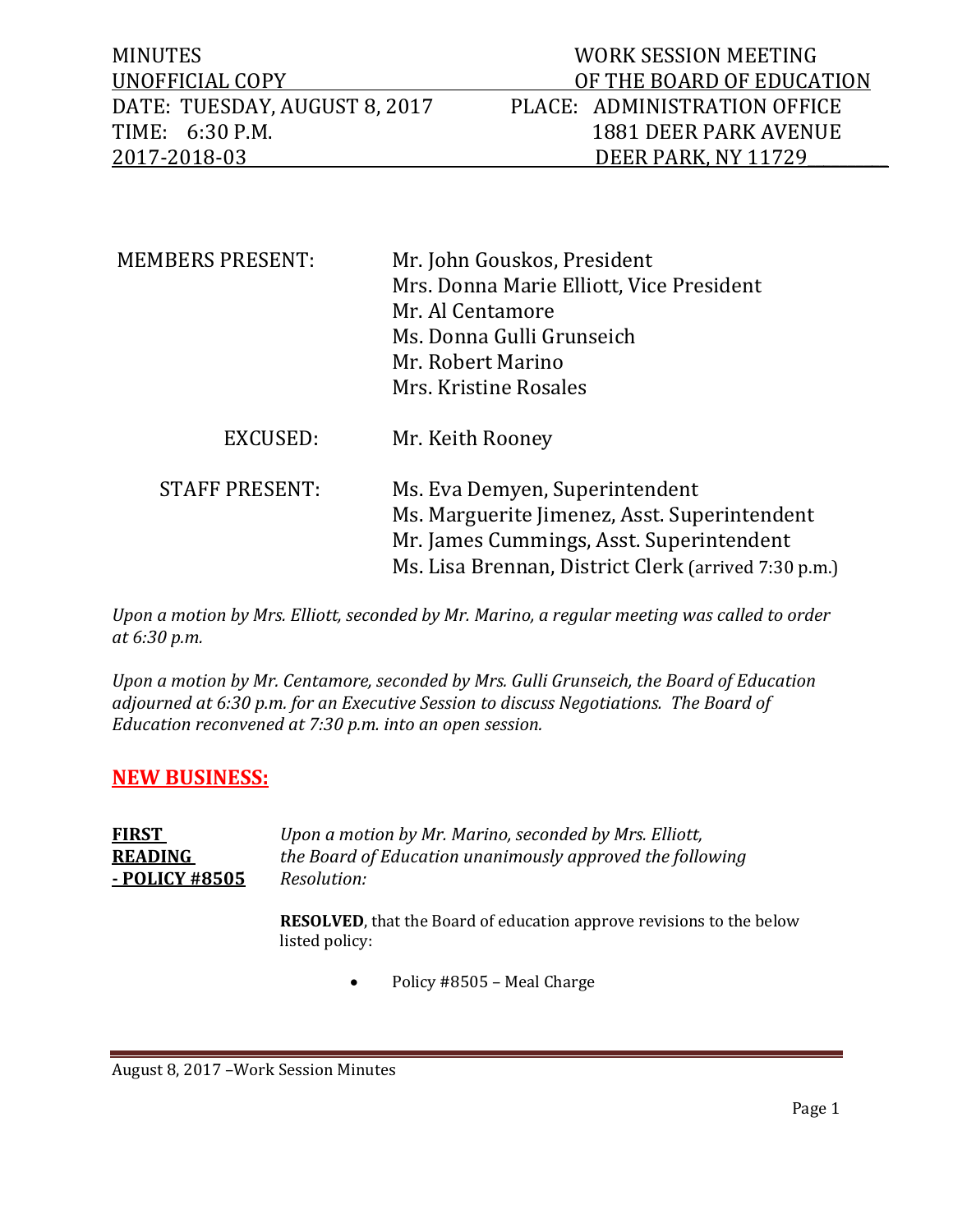| <b>MONETARY</b>   |                                                                                  |
|-------------------|----------------------------------------------------------------------------------|
| <b>DONATION</b>   | Upon a motion by Mrs. Rosales, seconded by Ms. Gulli Grunseich,                  |
| TO                | the Board of Education unanimously approved the following Resolution:            |
| <b>IFK SCHOOL</b> |                                                                                  |
|                   | <b>RESOLVED,</b> that the Board of Education accept a check in the amount of .81 |
|                   | from the Kula Foundation (Red Robin) to be deposited into the JFK Spirit         |
|                   | Account.                                                                         |

| <b>APPROVAL</b> |                                                                     |
|-----------------|---------------------------------------------------------------------|
| <b>OF</b>       | Upon a motion by Mrs. Rosales, seconded by Ms. Gulli Grunseich,     |
| <b>SCHEDULE</b> | the Board of Education unanimously approved the following Schedule: |

### **SCHEDULE NAS – ADMINISTRATIVE/SUPERVISORY APPOINTMENT (Instructional)\***

#### **KRISTEN ANISIS**

Deer Park High School Position: Probationary Associate Principal Salary/Step: \$115,000 Effective: 8/14/2017 – 8/13/2021 Salary prorated at \$111,714

\*Except to the extent required by the applicable provisions of Education Law 2509, 2573, 3212 and 3014, in order to be granted tenure the classroom teacher or building administrator shall have received composite or overall annual professional performance review ratings pursuant to Education Law 3012-c and/or 3012-d of either effective or highly effective in at least three (3) of the four (4) preceding years and if the classroom teacher or administrator receives an ineffective composite or overall rating in the final year of the probationary period he or she shall not be eligible for tenure at that time.

# **AGENDA ITEMS:**

#### Update on Summer Projects timeline: **HS** Bathrooms: faculty mens and ladies rooms are 85% complete student bathrooms are 50% complete auditorium: lighting 60% complete, sound 60% complete To be done:

faculty cafeteria flooring to be abated, 6 dry wells to be installed in student parking lot

#### **Frost**

Lockers installation should be complete by 8/18 Due to a change in the layout 8 additional lockers are to be ordered.

#### **JFK**

roofing 40% complete, music suite 75% complete, student bathrooms are 60% complete security vestibule: door framing complete, security windows installed, doors are on site and need to be installed New LED lighting installed

August 8, 2017 –Work Session Minutes